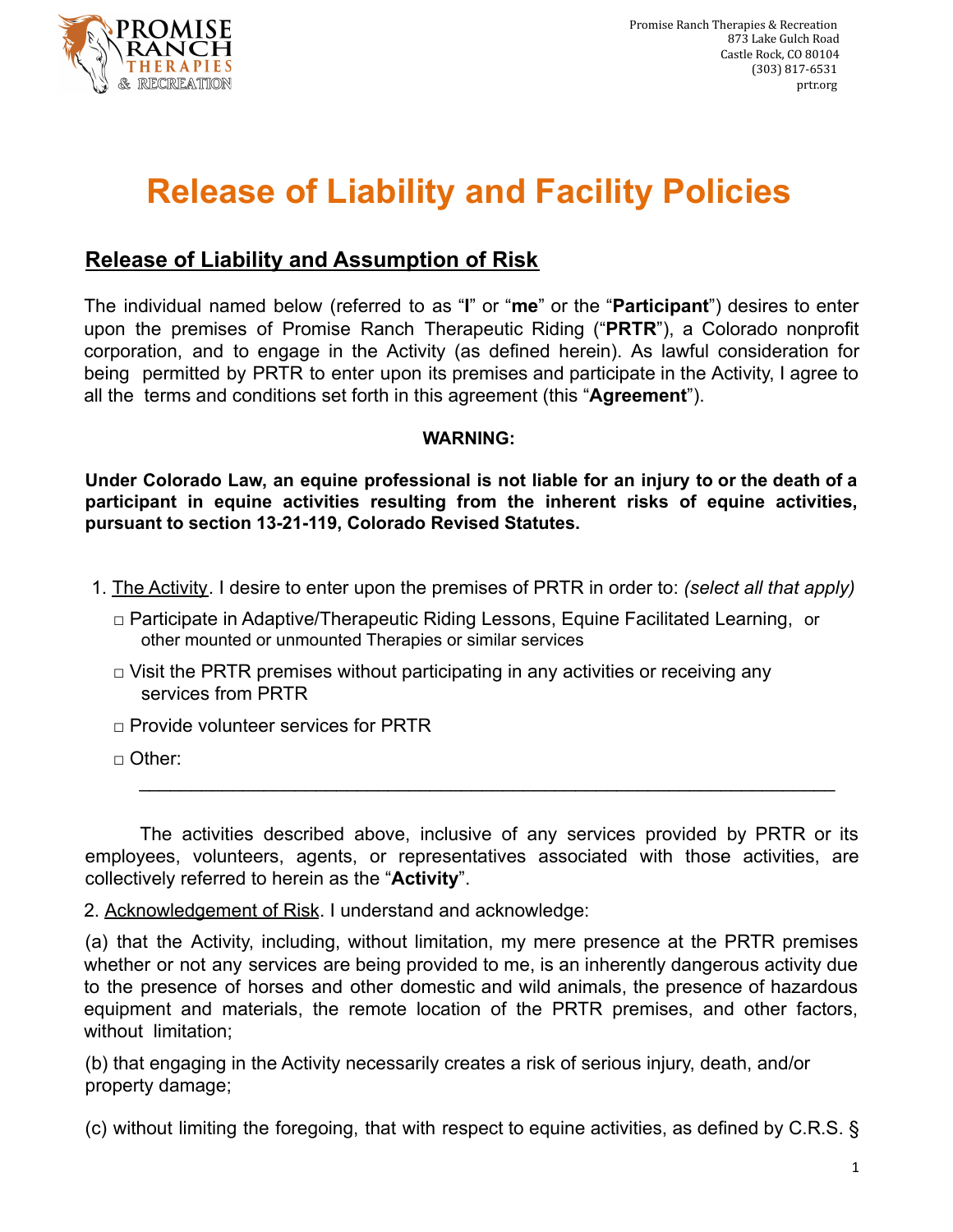15-21-119, equine activities are inherently dangerous and that no amount of care, caution, instruction, or supervision can eliminate such risks and dangers, known or unknown, which dangers include but are not limited to:

(i) the propensity of the equine to behave in ways that may result in injury, harm, or death to persons on or around the equine, which propensities include but are not limited to kicking, biting, striking, stomping, stumbling, rearing, and bucking;

(ii) the unpredictability of the equine's reaction to such things as sounds, sudden movement, unfamiliar objects, persons, or other animals, and environmental conditions such as weather;

(iii) the susceptibility of equines to certain hazards such as surface or subsurface conditions;

(iv) the possibility of collisions with other equines or objects;

(v) the potential for tack and/or other equipment to fail, resulting in falling or loss of control;

(vi) and the potential for a Participant to act in a negligent manner that may contribute to injury to the Participant or others, such as failing to maintain control over the animal or not acting within his or her ability;

(d) that any injuries that I sustain may be compounded by emergency response or rescue operations and by other factors not in the control of PRTR; and

(e) that I am entering the PRTR premises and participating in the Activity voluntarily and with full knowledge of the risks and dangers involved.

3. Assumption of Risk. Despite the dangers and risks described and acknowledged herein, I feel that the possible benefits of equine activities are greater than and outweigh all risks assumed. I fully understand and acknowledge that observing and/or participating in the Activity may not only involve risk of serious injury or death, economic loss, property damage or loss that may result from my own actions, inactions, or negligence, but also from the actions, inactions, or negligence of others and/or the condition of equipment, the premises, or other property, and I voluntarily agree to assume this risk.

4. Waiver and Release of Liability. I hereby expressly waive and release any and all claims, now known or hereafter known, against PRTR and its officers, directors, employees, agents, volunteers, contractors, affiliates, successors, and assigns (collectively, "**Releasees**"), whether on account of injury, death, property damage, or otherwise, arising out of or attributable to my participation in the Activities and my presence on the PRTR premises, whether arising out of the negligence of PRTR or any Releasees or otherwise. I covenant not to make or bring any such claim against PRTR or any other Releasee, and forever release and discharge PRTR and all other Releasees from liability under such claims. I shall defend, indemnify, and hold harmless PRTR and all other Releasees against any and all losses, damages, liabilities, deficiencies, claims, actions, judgments, settlements, interest, awards, penalties, fines, costs, or expenses of whatever kind, including reasonable attorney fees, fees and the costs of enforcing any right to indemnification under this Agreement, and the cost of pursuing any insurance providers, incurred by/awarded against such indemnified party and arising out of or resulting from any claim of any third party related my participation in the Activities or my presence at the PRTR premises.

5. Safety Equipment and Instruction. I acknowledge that PRTR maintains strict policies for the use of helmets and other safety equipment appropriate for the Activity. I agree that I will use safety equipment as I may be directed by PRTR's representatives, therapists, and volunteers, at all times during my presence on the PRTR premises and/or during my participation in the Activity. Without limiting the foregoing, I agree that if the Activity involves the use or presence of horses, I will at all times wear protective headgear that meets or exceeds the quality standards of the SEI Certified/ASTM Standard F 1163 equestrian helmet. Furthermore, I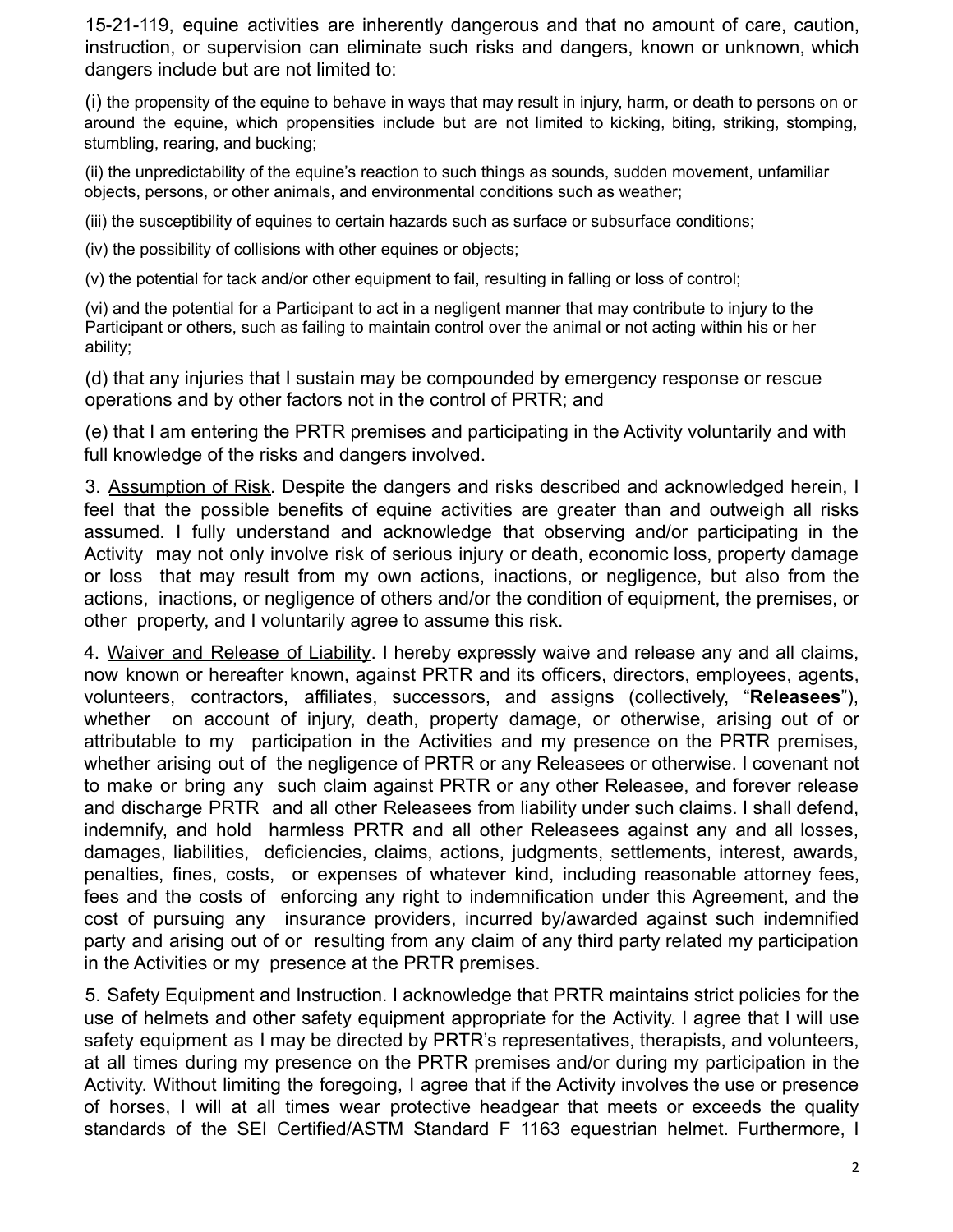agree and acknowledge that my safety and security, and the safety and security of others present on the PRTR premises, are dependent upon me following the express instruction and direction of PRTR's representatives, therapists, and volunteers, as relating to the conduct of the Activity, and I represent that I will follow all such reasonable instruction and direction to the best of my ability.

6. Effect of Signature by Guardian. If this Agreement is executed on my behalf by a person purporting to be my guardian or otherwise having the authority to enter into agreements on my behalf, such person shall be deemed to have entered into this Agreement both on my behalf and also in his or her own separate capacity, and all of the provisions hereof shall be deemed to bind both me and such other person. By signing this agreement, such guardian or person is representing and warrantying that he or she has such authority to enter into this Agreement on my behalf and also that he or she agrees to be bound by its terms.

7. Miscellaneous. This Agreement constitutes the sole and entire agreement of PRTR and me with respect to the subject matter contained herein and supersedes all prior and contemporaneous understandings, agreements, representations, and warranties, both written and oral, with respect to such subject matter. If any term or provision of this Agreement is invalid, illegal, or unenforceable in any jurisdiction, such invalidity, illegality, or unenforceability shall not affect any other term or provision of this Agreement or invalidate or render unenforceable such term or provision in any other jurisdiction. This Agreement is binding on and shall inure to the benefit of the Company and me and their and my respective successors and assigns (including successor guardians or successor conservators of mine). All matters arising out of or relating to this Agreement shall be governed by and construed in accordance with the internal laws of the State of Colorado without giving effect to any choice or conflict of law provision or rule (whether of the State of Colorado or any other jurisdiction). Any claim or cause of action arising under this Agreement may be brought only in the federal and state courts located in Douglas County, Colorado and I hereby consent to the exclusive jurisdiction of such courts.

## **Promise Ranch Facility Policies**

- 1. Ranch Hours are: Monday Saturday from 9am to 6pm; exceptions are made for late sessions, clinics, or workshops.
- 2. Please do not 'visit' the ranch without a scheduled appointment.
- 3. Drive slowly (5 mph or less) while on Promise Ranch Property.
- 4. NO SMOKING, no exceptions.
- 5. NO WEAPONS, no exceptions.
- 6. Drugs and Alcohol are prohibited; being under the influence of drugs or alcohol while on PRTR property will result in client dismissal.
- 7. ONLY service dogs are allowed; dogs must be on leash and supervised at all times.
- 8. Clean up after yourself, your children, and your dog. Trash should go in the trash or recycling containers provided.
- 9. Do not feed any horses without permission from a staff member.
- 10. Keep all gates closed at all times.